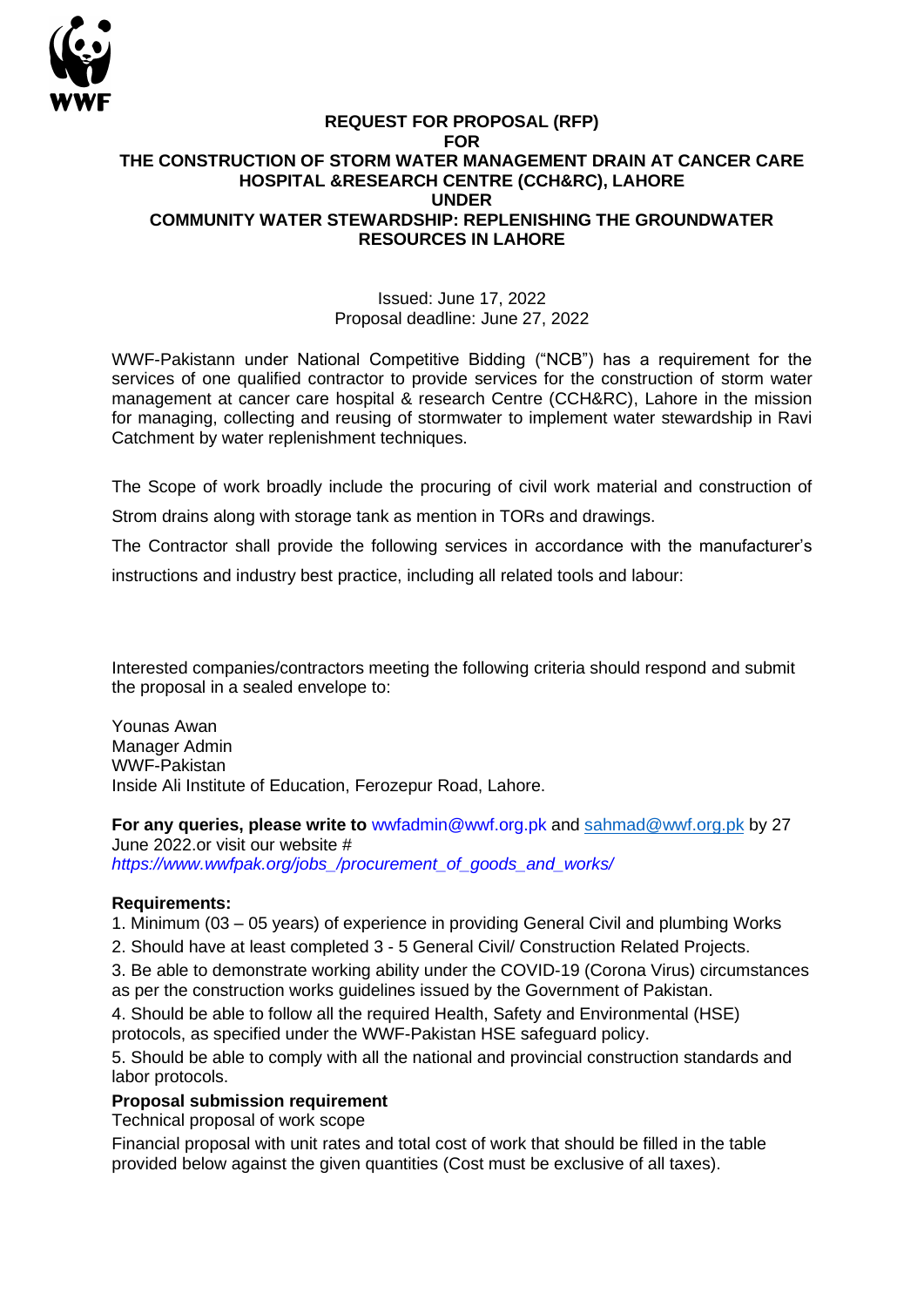

Company Profile

Following additional documents are required and would be used for **Technical/ Financial Evaluation**:

1) Covering Letter;

2) Copy of Company Registration Certificate;

3) Copy of valid NTN Certificate;

4) Copy of valid Sales Tax Registration Certificate (if applicable);

5) Copies of certificate of professional / technical association;

6) Complete Profile / Introduction of Organization (including name of Chief Executive, Partners, Professionals, etc.);

7) Financial Soundness Proof (Bank Reference or Bank Statement or Audited Report / Accounts);

8) Copy of any international / local affiliation (if any);

9) Copy of ISO 9001 / 2000 Certificates / local and international standards (if any);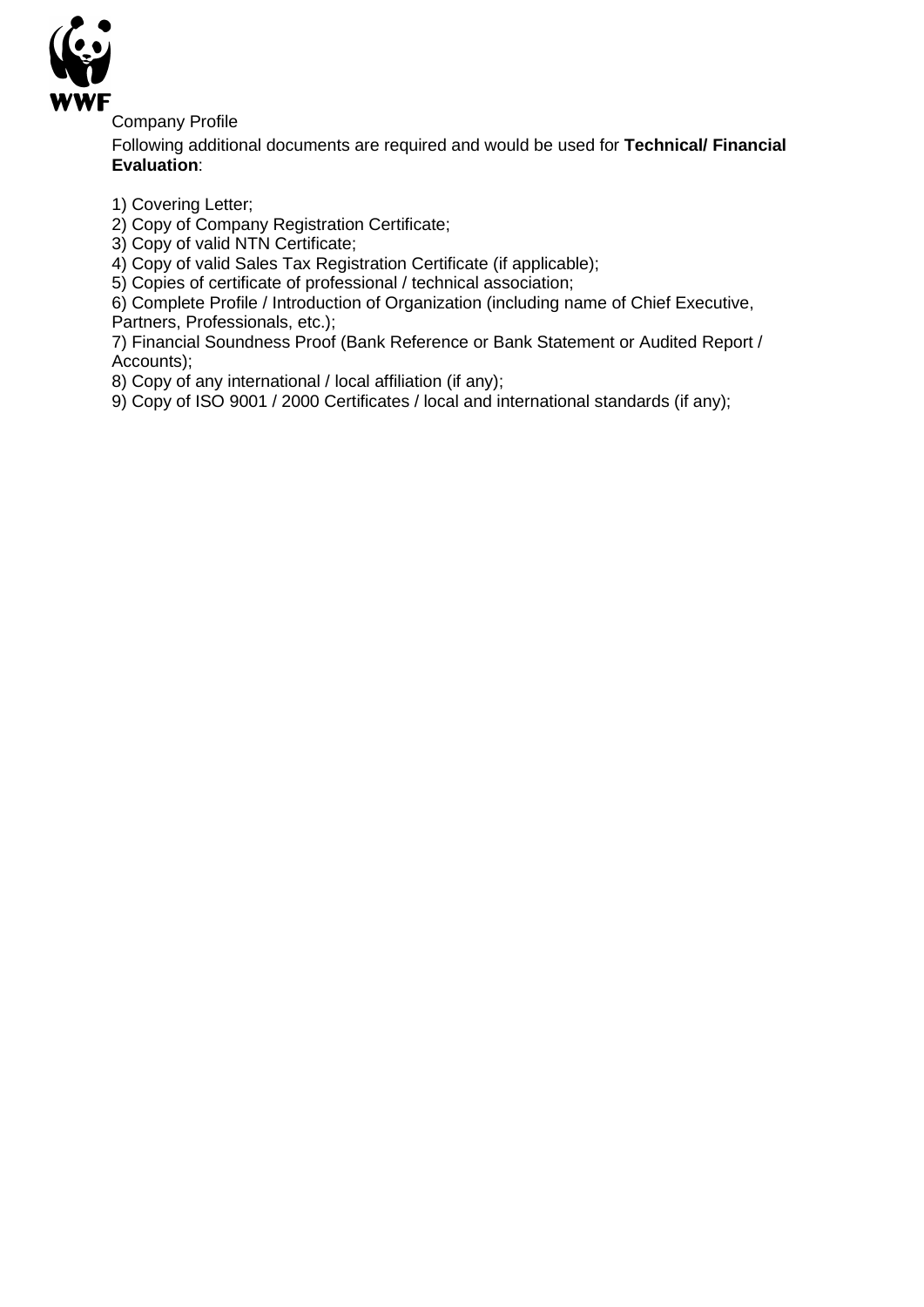

## **Master Layout Plan**

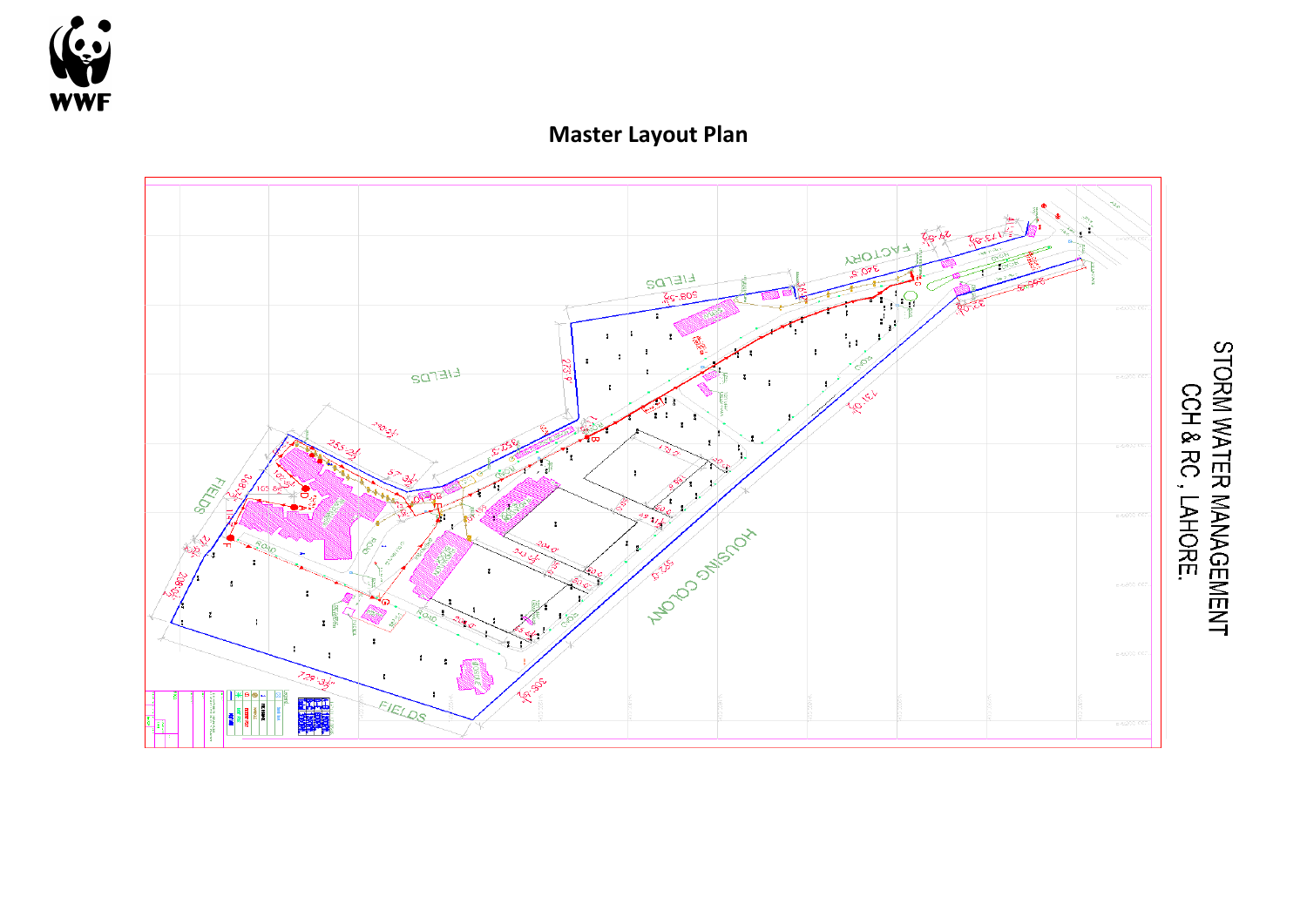

**DRAWINGS:**

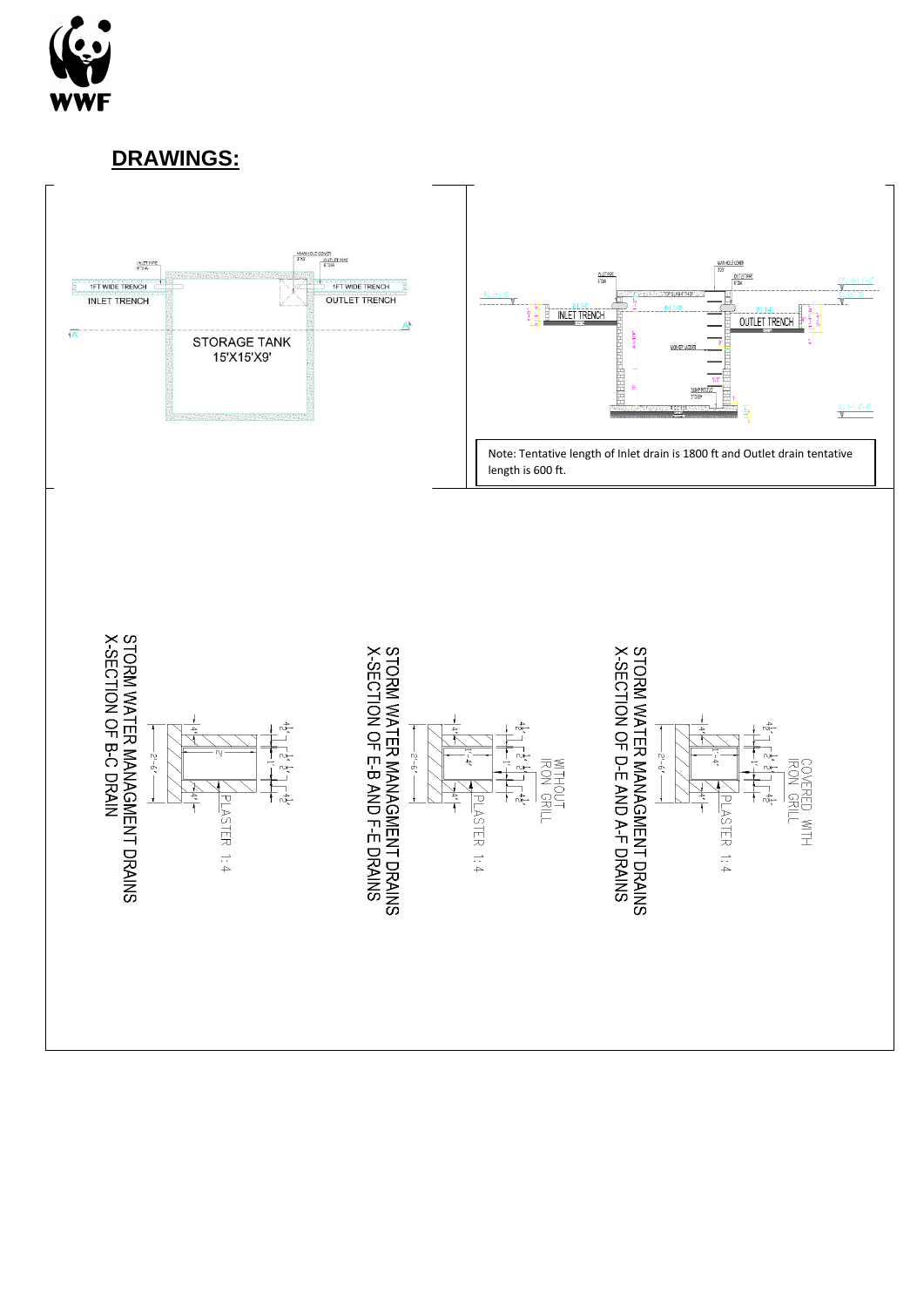

### **WWF-PAKISTAN**

### **PROJECT-PEPSICO-II**

# **BOQ OF DRAINAGE SYSTEM AND STORAGE TANK FOR STROME WATER MANAGEMENT (CCH&RC), LAHORE**

| Ref.         |                                                                                                                                                                                                                                                                                                                                                                                                                                                                                                                                                                                                                                                                                                                   |     | Unit Quantity | Rates          |       | Amount |
|--------------|-------------------------------------------------------------------------------------------------------------------------------------------------------------------------------------------------------------------------------------------------------------------------------------------------------------------------------------------------------------------------------------------------------------------------------------------------------------------------------------------------------------------------------------------------------------------------------------------------------------------------------------------------------------------------------------------------------------------|-----|---------------|----------------|-------|--------|
| Spec.        | <b>Item Description</b>                                                                                                                                                                                                                                                                                                                                                                                                                                                                                                                                                                                                                                                                                           |     |               | <b>Figures</b> | Words |        |
| $\mathbf{1}$ | <b>SECTION -1</b>                                                                                                                                                                                                                                                                                                                                                                                                                                                                                                                                                                                                                                                                                                 |     |               |                |       |        |
| $1.1$        | <b>TOUGH TILE REMOVING &amp; FIXING</b>                                                                                                                                                                                                                                                                                                                                                                                                                                                                                                                                                                                                                                                                           | Sft | 1,800         |                |       |        |
| $1.2$        | <b>EARTHWORK</b>                                                                                                                                                                                                                                                                                                                                                                                                                                                                                                                                                                                                                                                                                                  |     |               |                |       |        |
| (i)          | Excavation for foundation, footing of columns, retaining walls plinth beams<br>etc. in all kinds of soil including layout of building and maintaining<br>suitable control points, backfilling with suitable soil, compaction up to 95%<br>dry density, watering, leveling, dressing and disposal of surplus material<br>outside the project limits in accordance with the local authorities<br>requirements, complete in all respects as per drawings, specifications and<br>to the approval of the Engineer.                                                                                                                                                                                                     |     |               |                |       |        |
| (ii)         | Excavation up to any depth upto ------ or as shown on drawings.                                                                                                                                                                                                                                                                                                                                                                                                                                                                                                                                                                                                                                                   | Cft | 15,253        |                |       |        |
| (iii)        | Backfill with selected granular material received from excavation around<br>foundations and footings upto ------ or as shown on drawing.                                                                                                                                                                                                                                                                                                                                                                                                                                                                                                                                                                          | Cft | 5,738         |                |       |        |
| (iv)         | Disposal of Surplus Excavated Soil from site                                                                                                                                                                                                                                                                                                                                                                                                                                                                                                                                                                                                                                                                      | Cft | 9,515         |                |       |        |
| 1.3          | <b>FILLING, COMPACTION AND TESTING</b>                                                                                                                                                                                                                                                                                                                                                                                                                                                                                                                                                                                                                                                                            |     |               |                |       |        |
| (i)          | Supplying and filling with suitable soil in layers not exceeding 8" in<br>thickness in depressions, around retaining walls, under floors, footing of<br>columns, etc. with selected granular material having minimum value of CBR 6<br>and maximum Plasticity Index of size (6) as determined by AASHTO T89 and<br>T90, leveling, dressing, watering and compacting up to 95% modified AASHTO<br>dry density and disposal of surplus excavated materials out side or within<br>the premises, complete in all respects as per drawings, specifications and to<br>the approval of the Engineer and Local Authority's requirements complete in<br>all respect as per specifications and to approval of the Engineer. |     |               |                |       |        |
| (ii)         | Compaction                                                                                                                                                                                                                                                                                                                                                                                                                                                                                                                                                                                                                                                                                                        | Sft | 6,924         |                |       |        |
| (ii)         | 70% local sand and 30% graval or Brick balest                                                                                                                                                                                                                                                                                                                                                                                                                                                                                                                                                                                                                                                                     | Cft | 86            |                |       |        |
| 1.4          | <b>TERMITE CONTROL</b>                                                                                                                                                                                                                                                                                                                                                                                                                                                                                                                                                                                                                                                                                            |     |               |                |       |        |
| (i)          | Providing and applying Anti termite by using "FIPROKILL", "Salyer 25SC",<br>"MIRAJ 5% SC by Ali Akbar", or approved equivalent termite proofing<br>chemical, mixed with water in ratio as per manufacturers specifications, at<br>the bottom at site of columns foundations, trenches before laying of PCC<br>1:4:8. The Contractor Will be Required To Furnished 10- Years Grantee Of the<br>Termite Proofing Works.                                                                                                                                                                                                                                                                                             | Sft | 6,653         |                |       |        |
|              | <b>Total Collection</b>                                                                                                                                                                                                                                                                                                                                                                                                                                                                                                                                                                                                                                                                                           |     |               |                |       |        |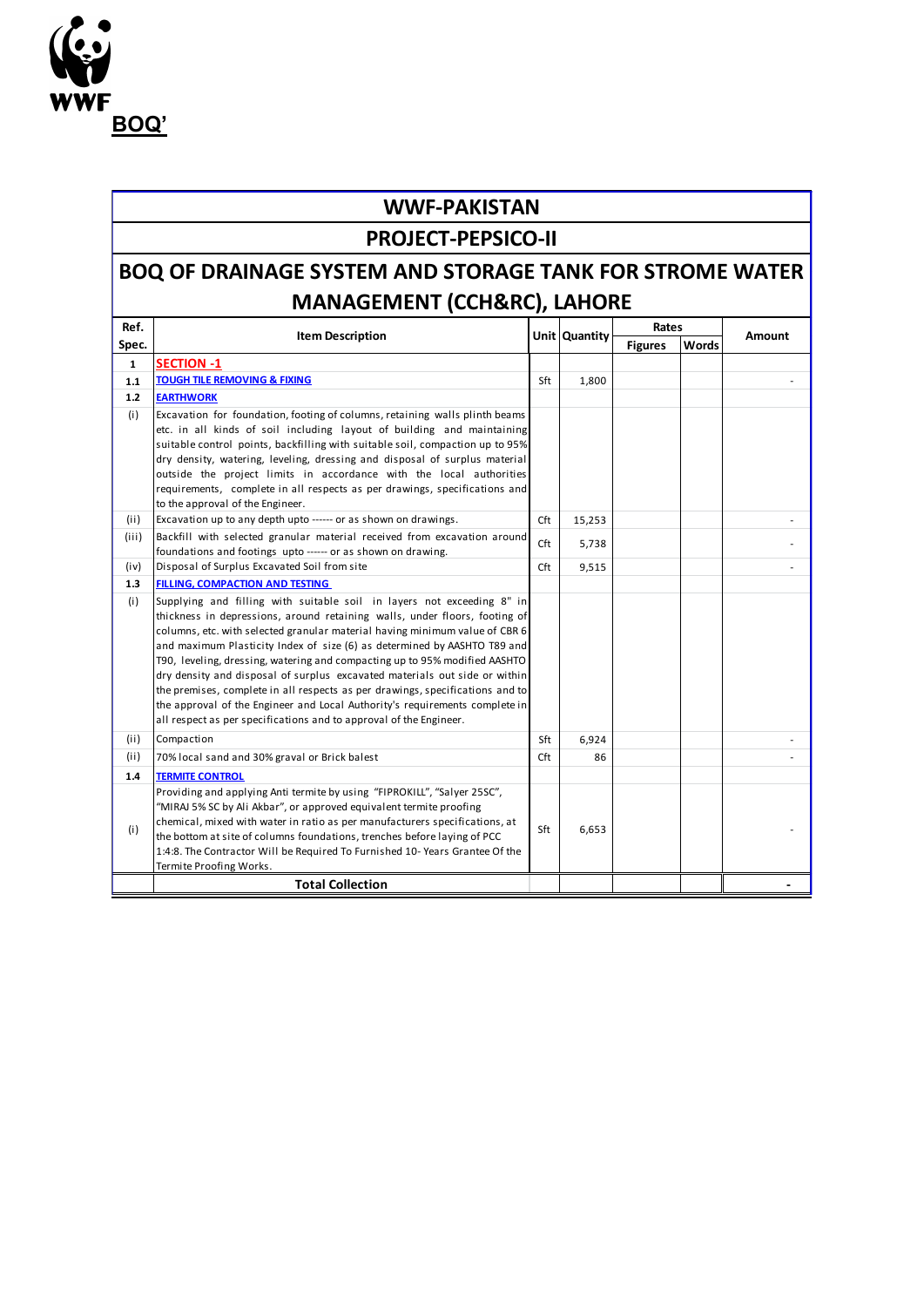

| $\overline{2}$ | <b>SECTION-2</b>                                                                                                                                            |     |       |  |  |
|----------------|-------------------------------------------------------------------------------------------------------------------------------------------------------------|-----|-------|--|--|
| 2.1            | <b>STEEL REINFORCEMENT</b>                                                                                                                                  |     |       |  |  |
| (i)            | Providing fabricating and laying deformed steel reinforcement bars AFCO, or<br>approved equivalent confirming to ASTM-A-615, with granted minimum yield     |     |       |  |  |
|                | stress of 414N/mm2 (60,000 Psi) reinforcement for cement concrete                                                                                           |     |       |  |  |
|                | including cutting, bending, laying in position, making joints and fastenings,<br>including cost of binding wire labor charges for binding of steel          |     |       |  |  |
|                | reinforcement (also include removal of rust).                                                                                                               |     |       |  |  |
|                | Providing and fixing of steel Dowels drilling in columns, beams and others                                                                                  |     |       |  |  |
|                | structures Up to 9 inches deep using Confix AG High Strength Epoxy grout                                                                                    |     |       |  |  |
|                | make by Radiant Construction Technologies or approved equivalent as per                                                                                     |     |       |  |  |
|                | specification and depth of drilling as per drawing.                                                                                                         |     |       |  |  |
| (ii)           | In BTS, TPS, BEAM.                                                                                                                                          |     |       |  |  |
| (iii)          | #3 dia                                                                                                                                                      | Кg  | 614   |  |  |
| (iv)           | #4 dia                                                                                                                                                      | Kg  |       |  |  |
| 2.2            | <b>CAST IN PLACE CONCRETE</b>                                                                                                                               |     |       |  |  |
| (i)            | Providing, mixing, laying and compacting plain cement concrete having<br>minimum cylinder compressive strength as specified below at 28 days under          |     |       |  |  |
|                | foundations, using Ordinary Pprtland Cement, local Chenab sand from                                                                                         |     |       |  |  |
|                | approved sources and crush of nominal size 1 inch including curing,                                                                                         |     |       |  |  |
|                | necessary water tight form work, complete in all respects, as shown on                                                                                      |     |       |  |  |
|                | drawings, specifications and all to the approval of the Engineer.                                                                                           |     |       |  |  |
| (ii)           | PCC 1:2:4 Under in Foundation slab as shown on drawings                                                                                                     | Cft | 1,918 |  |  |
| 2.3            | Providing, mixing, laying, vibrating and curing water tight reinforced cement<br>concrete with minimum compressive cylinder strength of 4000 PSI at 28 days |     |       |  |  |
|                | at any height /floor using Ordinary Portland Cement (Sand consisting of                                                                                     |     |       |  |  |
|                | 100% Lawrancepur, Margalla crushed stone % inches down – by volume)                                                                                         |     |       |  |  |
|                | including the cost of water tight form work and approved admixture $\omega$ () Kg                                                                           |     |       |  |  |
|                | per bag of cement but excluding the cost of reinforcing steel, complete in all                                                                              |     |       |  |  |
|                | respects as shown on drawings, specifications and all to the approval of the                                                                                |     |       |  |  |
| (i)            | Engineer.<br>Same as per item # 2.2, 2.3 but for 3750 PSI minimum compressive cylinder                                                                      |     |       |  |  |
|                | strength at 28 days.                                                                                                                                        |     |       |  |  |
| (iii)          | R.C.C (1:2:4))                                                                                                                                              | Cft | 307   |  |  |
|                | <b>Total Collection</b>                                                                                                                                     |     |       |  |  |
| 3              | <b>SECTION -3</b>                                                                                                                                           |     |       |  |  |
| 3.1            | <b>BRICK UNIT MASONRY</b>                                                                                                                                   |     |       |  |  |
|                | Providing and laying, including cost of materials labor and equipment, first-                                                                               |     |       |  |  |
|                | class solid burnt brick masonry in super structure in cement sand mortar                                                                                    |     |       |  |  |
|                | (gray cement: Chenab sand - mixed by volume) including cost of materials,                                                                                   |     |       |  |  |
| (i)            | scaffolding, labor, curing, cleaning, raking out joints, and extra labor for<br>making of openings, arches etc. and fixing of all types and Dias. of pipes, |     |       |  |  |
|                | complete in all respects at any floor and any height as per drawings and                                                                                    |     |       |  |  |
|                | specifications, and to the approval of the Engineer.                                                                                                        |     |       |  |  |
| (ii)           | (9") inches Thick Walls in 1:5 Cement Sand Mortar at any Floor or Height                                                                                    | Cft | 2,962 |  |  |
|                | <b>Total Collection</b>                                                                                                                                     |     |       |  |  |